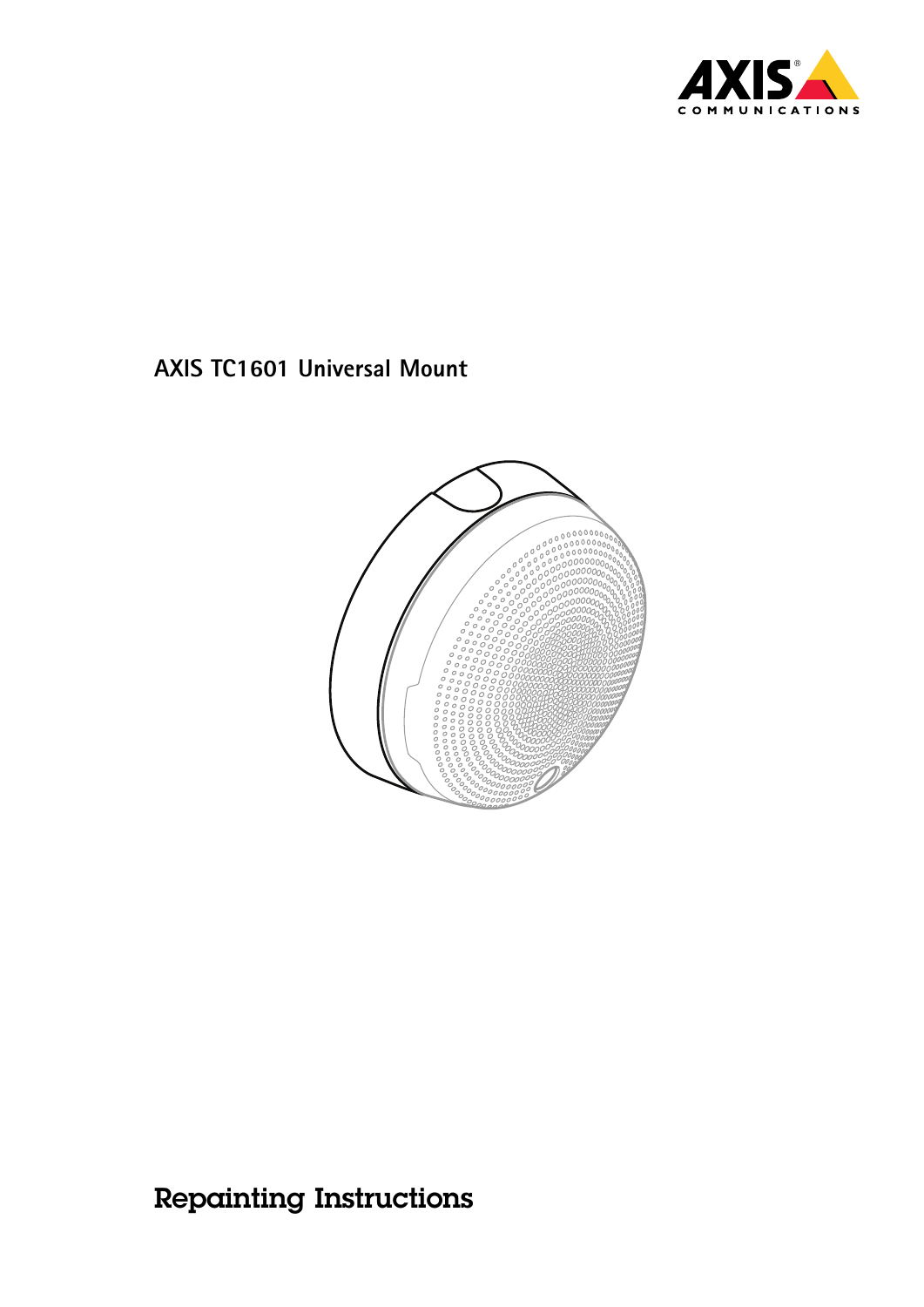#### Impact on warranty

#### Impact on warranty

This product is approved for repaint by Axis, provided that you follow the instructions in this document and at *[axis.com/warranty-implication-when-repainting](https://www.axis.com/warranty-implication-when-repainting)*.

#### **Risks with repainting**

There are several risks when disassembling or assembling an Axis product. There is always <sup>a</sup> certain yield loss during assembly. Training of operators and the use of correct tools mediates some of the problems but they can never be fully avoided. Some of the risks include:

**ESD Damage -** Always handle the product in an ESD safe environment. Even if precautions are taken there is always <sup>a</sup> risk of ESD damage. The damage can remain undetected and cause problems during the lifetime of the equipment.

**Dust contamination -** Opening <sup>a</sup> camera may expose the lens and sensor to dust or paint. Dust will affect the optical performance. Lenses need to be disassembled in <sup>a</sup> dust-free environment, preferably <sup>a</sup> cleanroom.

**Paint overspray -** Masking the different components of the equipment is critical. Failure to mask sensitive areas can cause problems with assembling the equipment. Any areas that are not painted at factory or have <sup>a</sup> different surface treatment than the rest of the parts (threads, ground and electrical contact surfaces) must also be masked to ensure function.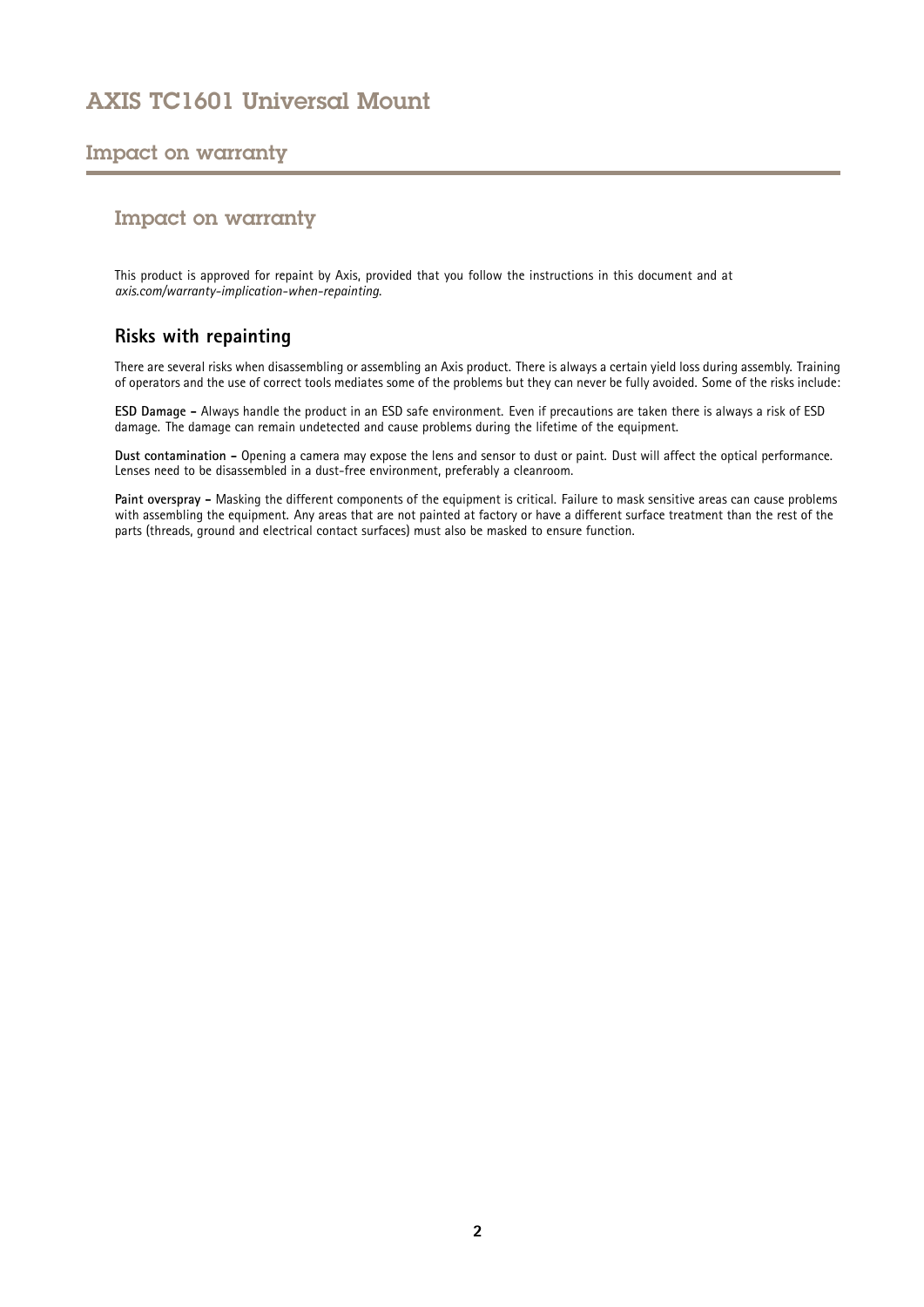### <span id="page-2-0"></span>Repaint the product

### Repaint the product

#### **Preparations**

- If applicable, disassemble the device according to the instructions in this document.
- •Clean all parts to be repainted thoroughly to remove grease, dust, or oil.
- • To ensure reassembly and functionality of the product, mask any openings (for example for screws, LED indicators, or microphones) before you paint.

#### **Pretreatment of parts**

Depending on the part material and type of paint applied at factory, different pretreatment should be done for the new paint to adhere as well as possible. Clean the parts properly to remove oil, grease and dust.

For more information on the materials used in the product, see its datasheet at *[axis.com](https://www.axis.com)*.

**Powder coated parts -** Use <sup>a</sup> primer. Alternatively, remove the original powder coating down to the base material, using fine sandpaper, and clean the parts before painting.

**Anodised and chromated parts -** Use <sup>a</sup> primer.

**Uncoated stainless steel -** No special pretreatment is needed, but make sure that the surface is clean before painting.

**Plastic -** Use <sup>a</sup> primer.

#### **Disassembly**

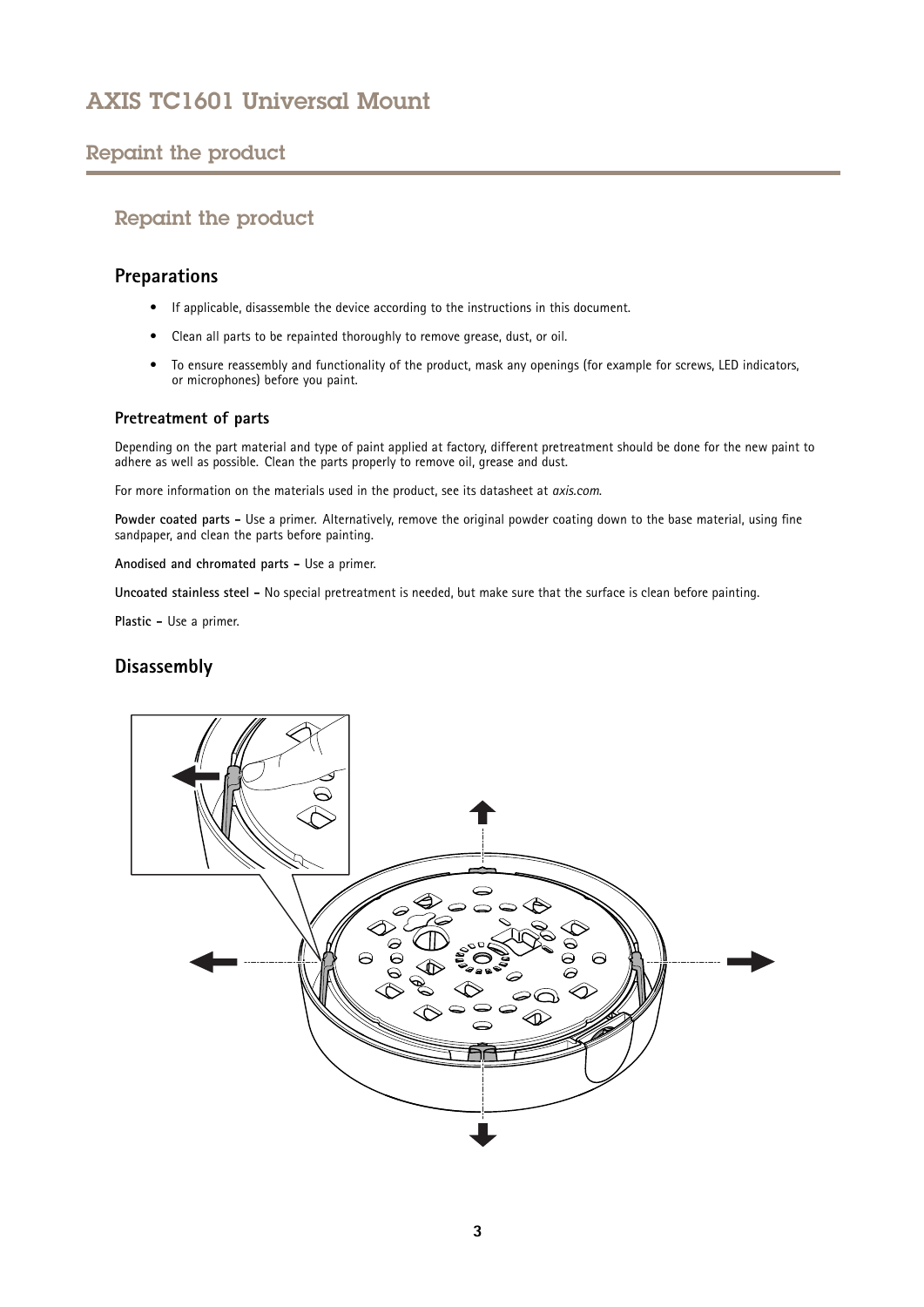# Repaint the product



- *1 Spring*
- *2 Cover*
- *3 Lid*
- *<sup>4</sup> Mounting plate*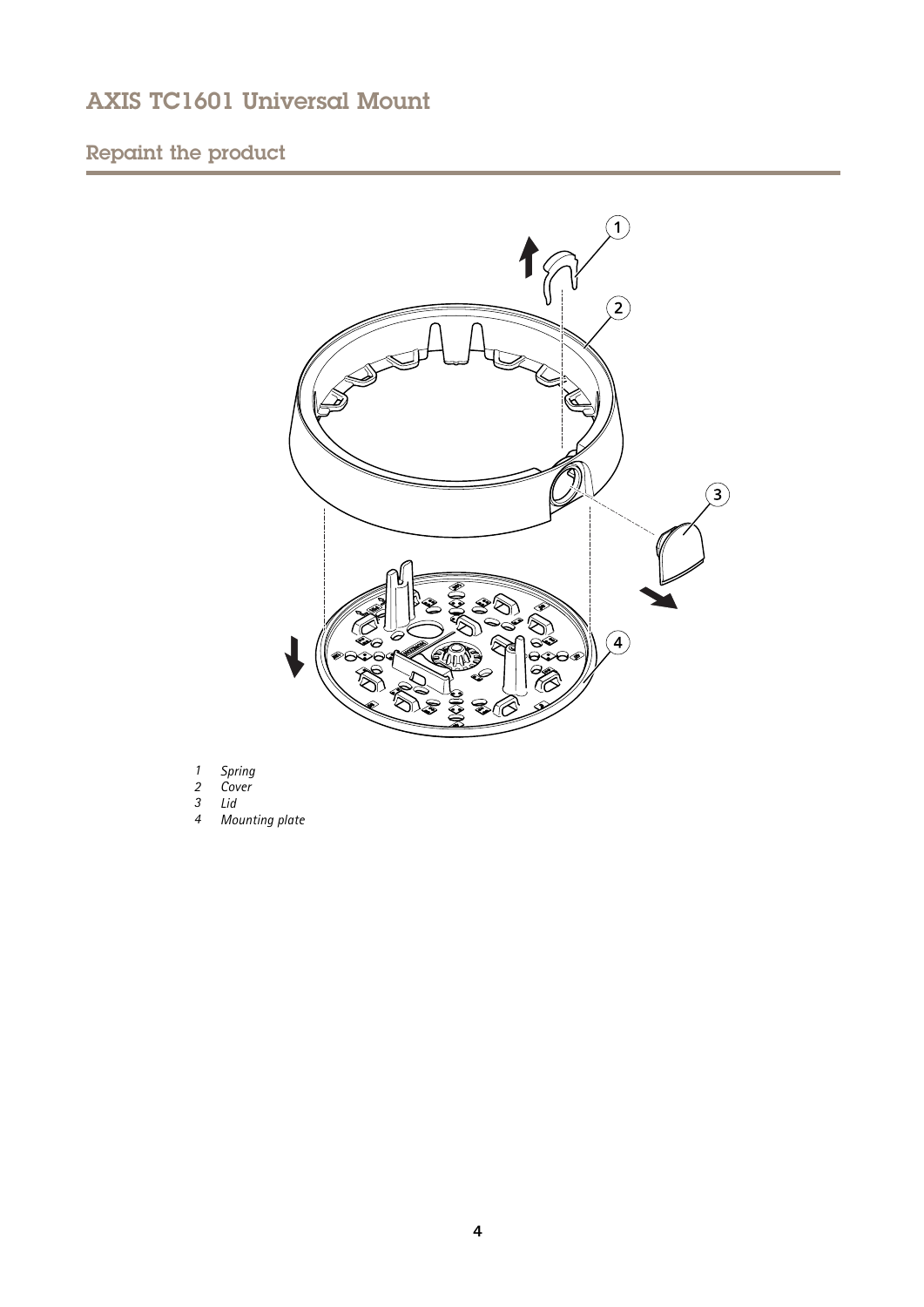### Repaint the product

### **Repainting**



- 1. Make sure all necessary preparations have been made, see *[Preparations](#page-2-0) on page [3](#page-2-0)* .
- 2. Apply <sup>a</sup> thin and even layer of spray paint according to the instructions of the paint manufacturer.
- 3. Let the paint dry.
- 4. To get <sup>a</sup> better coverage and clearer color, apply <sup>a</sup> second layer of spray paint.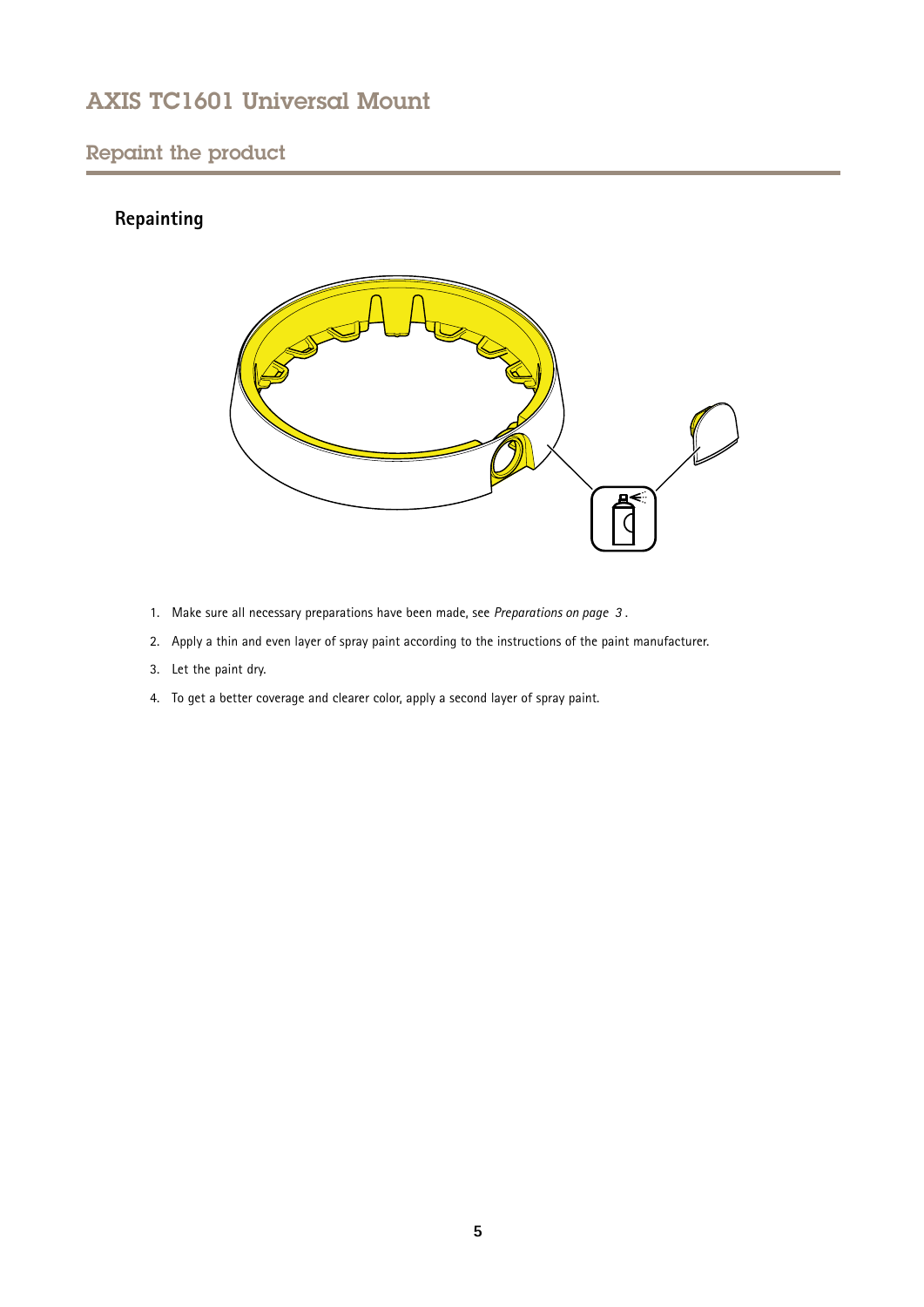## Repaint the product

# **Reassembly**



1. When the paint is dry, reassemble the product.